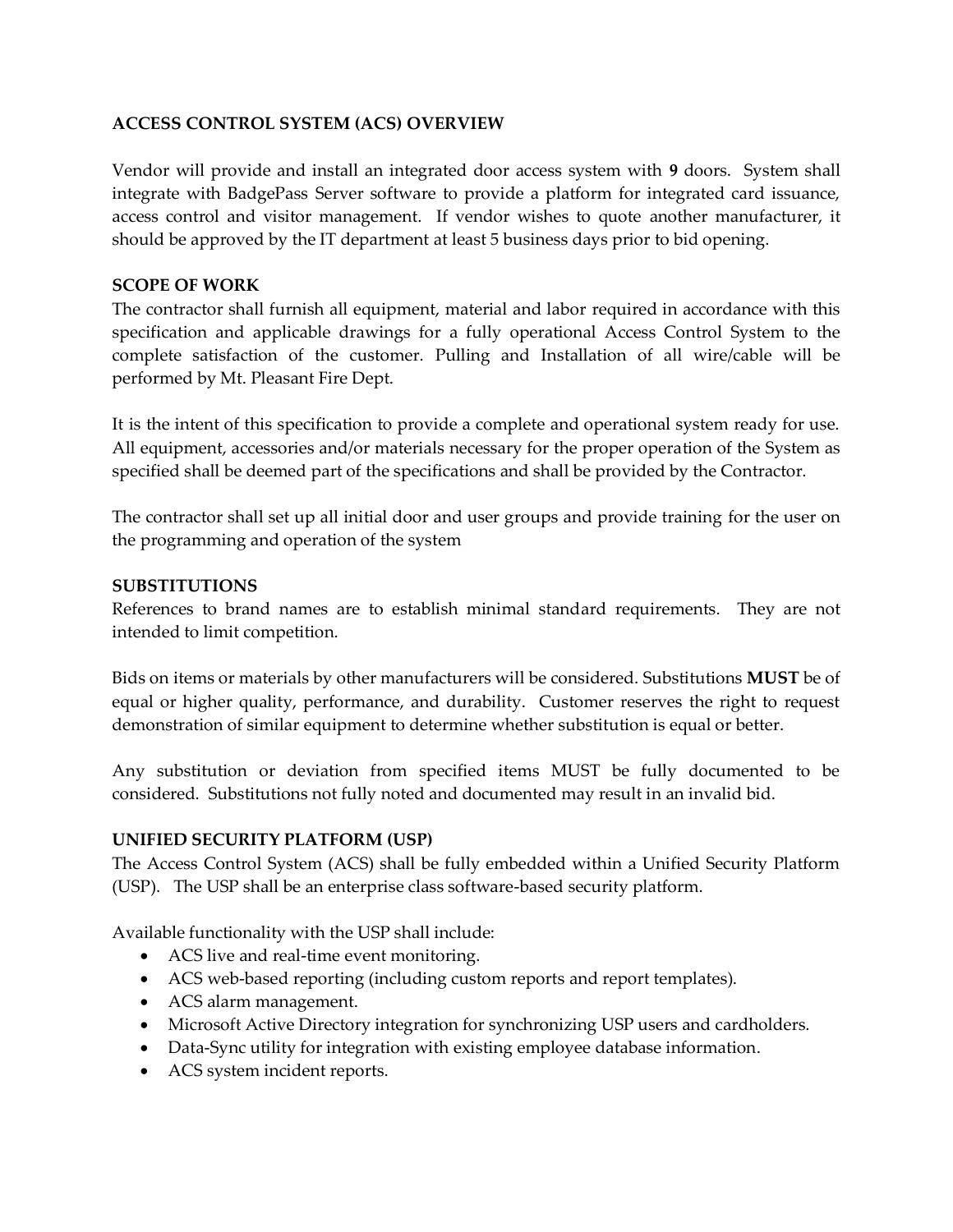- Through the appropriate licensing options, the ACS shall be enabled as sub-system within the USP.
- ID badge design module.
- Credentialing module for employee, contractor, visitor, etc.
- Visitor management module.

### **GENERAL**

The ACS shall be an enterprise class access control software solution. It shall be fully embedded within a Unified Security Platform (USP).

The ACS shall be capable of performing and integrating multiple security functions including the configuration, management and monitoring of cardholder access, hardware units (controllers), events, alarms, as well as real-time tracking and reporting.

The ACS shall be highly scalable and include provisions for future growth.

The ACS shall be based on an open architecture to support multiple access control hardware manufacturers. The ACS shall be able to integrate with multiple non-proprietary interface modules and controllers, access readers, and other third party applications.

#### **SYSTEM ARCHITECTURE**

The ACS shall be based on a client/server model. The ACS shall consist of Server Software Modules (SSM) and Client Software Applications (CSA). The ACS shall be both a multi-user and a multi-tasking environment.

The ACS shall support the installation of SSM and CSA on the same machine. Conversely, the ACS shall support a distributed environment where the SSM and CSA can be installed across unlimited PCs over an IP network.

CSA's shall ping the SSM and check for updates. If updates are available, the CSA shall install the update without action from the user. Upon installation, the USP will publish CSA's as an available installation program over the network. No CD shall be required to install a CSA at a remote PC connected to the network.

The ACS shall be an IP enabled solution. All communication between the SSM, CSA, and hardware controllers shall be based on standard TCP/IP protocol. The ACS shall support the creation of security partitions. Security partitions shall allow the system administrator to logically segment the configuration database and group multiple entities within a security partition.

#### **SYSTEM DESIGN GUIDELINES**

The ACS shall be designed to run on a standard PC-based Windows server platform.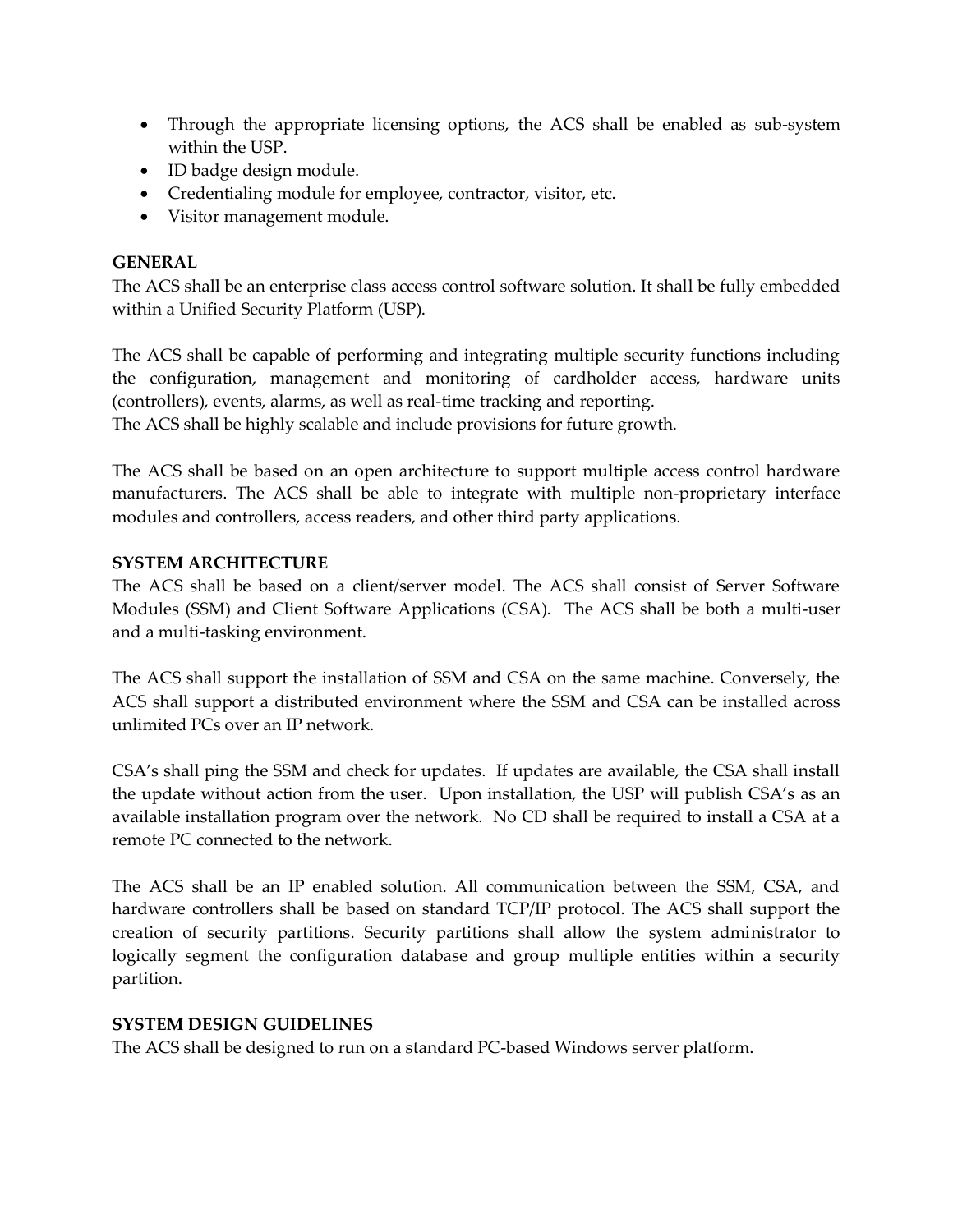The ACS interface shall be easy-to-use and minimize the number of external applications required to configure and monitor the system. The user interface shall consist of a single configuration client interface and a single live monitoring client interface.

The ACS server modules shall be compatible with multiple 32-bit and 64-bit operating systems including any of the following Windows Server 2003, Windows Server 2008, Windows Server 2008 R2 and future Windows Server releases. ACS management modules shall also be compatible with list of compatible Operating Systems for the ACS client modules.

The ACS client modules shall be able to run on all of the following platforms: 32 and 64 bit versions of Windows XP, Windows Vista, and Windows 7.

The ACS database server(s) shall be built on Microsoft's SQL Server 2005, SQL Server 2008, including SQL Express Editions.

# **SYSTEM SCALABILITY AND CAPACITY**

The ACS shall be capable of supporting a wide range of configurations. The ACS shall be capable of supporting access control configurations that consist of a single door and one reader to a configuration consisting of a multitude of doors with facilities spanning multiple geographic areas.

The ACS shall be upgradeable one entity at a time, for example: 1 credential at a time, 1 door at a time, 1 cardholder at a time, etc.

The ACS shall support an unrestricted number of controllers and interface cards.

The ACS shall permit multiple instances of Client Software Applications (CSA) to run simultaneously on the network. The number of instances of CSA shall only be limited by the number of available application licenses. Only one CSA application type can be simultaneously active on a single workstation.

The ACS shall support an unrestricted number of logs and historical transactions (events and alarms) with the maximum allowed being limited by the amount of hard disk space available.

# **SYSTEM SECURITY AND ENCRYPTION**

Communication between the SSM and CSA (sever-to-server and client-to-server) shall be encrypted. The ACS client applications (CSA) shall be password protected. Passwords shall be stored in the Configuration Server database in an encrypted manner.

The ACS shall limit what users can view in the configuration database via security partitions (database segments). The administrator, who has all rights and privileges, shall be allowed to segment a database into multiple security partitions. Users who are given access to a specific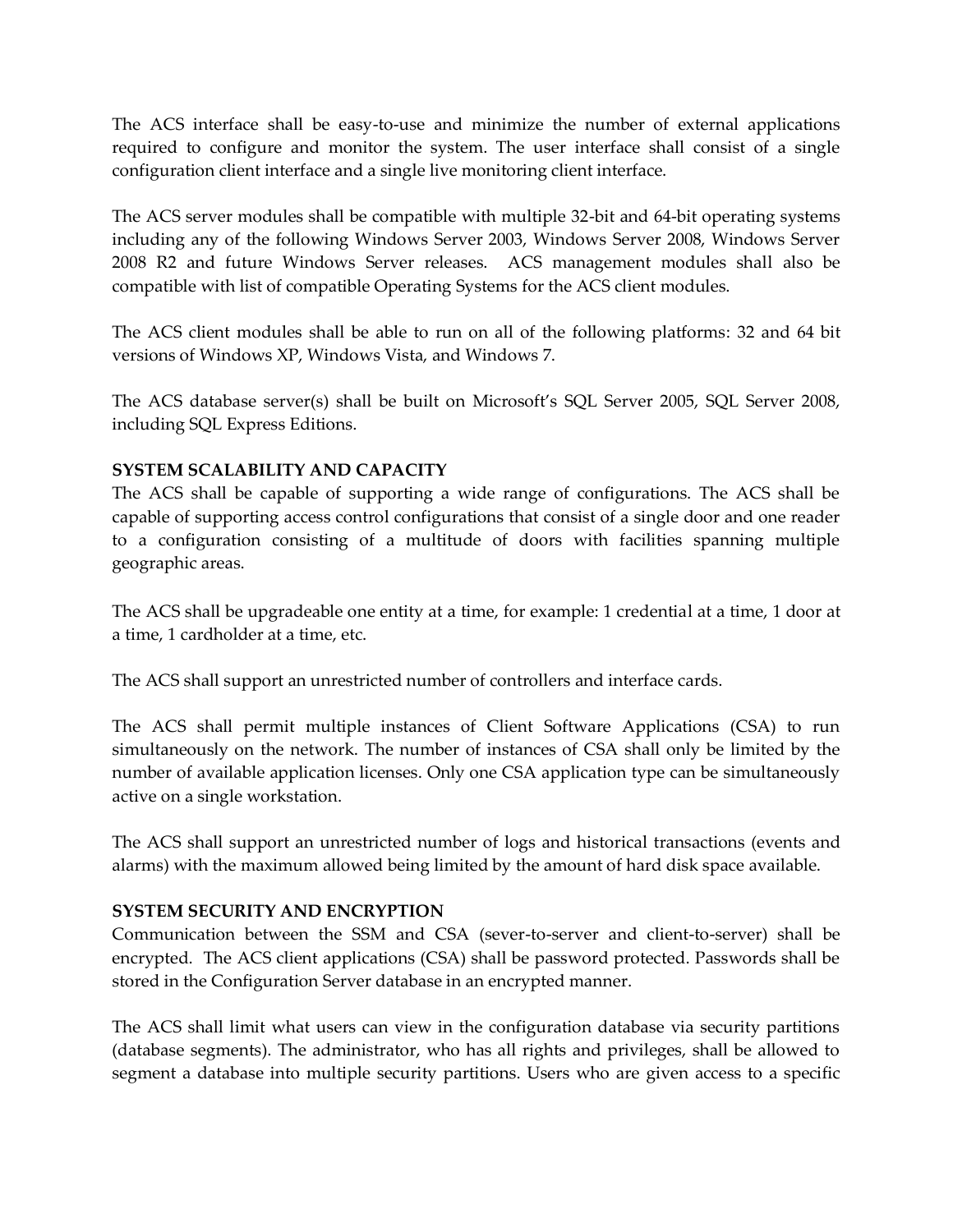partition shall only be able to view entities (components) within the partition they have been assigned.

The system shall use smart card contactless cards. Card numbers shall be encrypted within the system. Communication between the card reader and the ACS controllers shall be encrypted.

#### **SERVER SOFTWARE MODULES (SSM) OVERVIEW**

The ACS SSM shall be fully embedded within the USP.

The SSM shall be responsible for receiving, processing and responding to requests from the CSA. The SSM shall consist of a Configuration Server, an Access Server, and an Integration Server. Several Access Servers and Integration Servers modules shall be supported per Configuration Server.

A dedicated SSM module shall be used as an Integration Server allowing the ACS to connect to multiple external systems such as a Microsoft Active Directory server and an external video surveillance system.

The SSM shall offer the capability to be installed on either the same server, or on several servers to enable distributed operation in a LAN or WAN environment. The SSM shall not limit the number of servers which can be networked together to form a distributed server system.

The SSM shall automatically launch at computer start up, irrespective of whether a user is logged onto the machine or not.

#### **CONFIGURATION SERVER**

The Configuration Server shall be the central database that contains all the system information and component configuration.

The Configuration Server shall support the configuration/management of the following components:

- Door Controllers (hardware units)
- Input and Output (IO) modules (hardware units)
- Doors
- Door Groupings
- Schedules (Including Holiday Schedules)
- Access rules
- Cardholder Groups
- Event Notification Service
- Alarms Conditions
- Users & User Groups
- Security Partitions
- Scheduled Tasks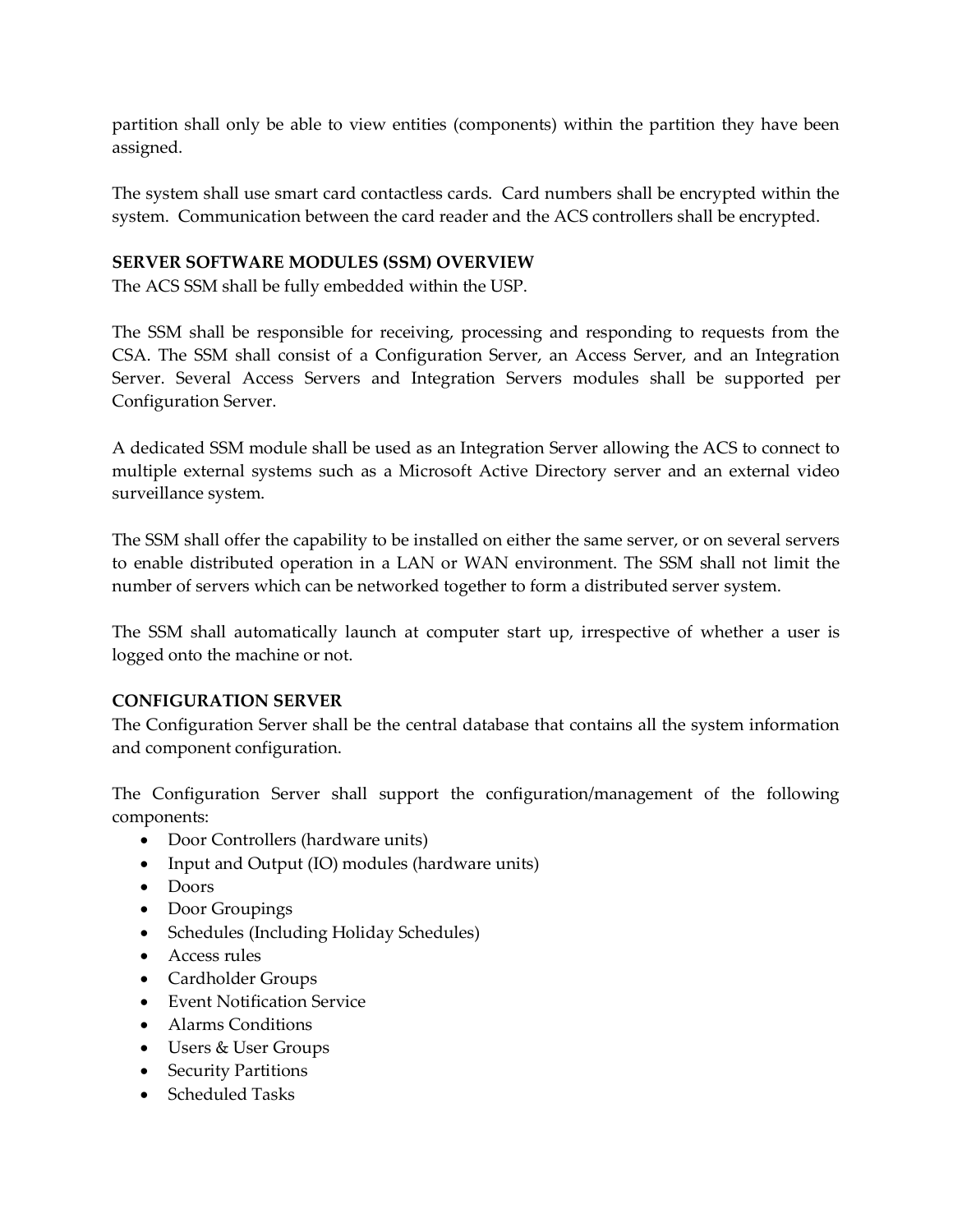- Custom Events
- Custom Output Behavior
- Input Output (IO) Linking Rules
- Custom Fields

At system start up, the Configuration Server shall download all the configuration information to each Access Server under its control.

The Configuration Server shall authenticate users and give access to the ACS based on predefined user access rights or privileges.

The Configuration Server shall continuously monitor Server application connections and Client application connections.

#### **ACCESS SERVER**

The Access Server shall be the server that synchronizes all hardware units under its control. The Access Server shall also be able to validate and log all access activities and events when the controllers are online.

The Access Server shall maintain the communication link with the hardware controllers under its control. It shall also continuously monitor whether the controllers are online or offline.

Synchronization of hardware units shall be transparent to users and shall occur in the background.

If communication is lost between the controller and the server, the system shall continue to function at its last downloaded capability and store a minimum of 250,000 transactions in the buffer. Once communication is restored, the records shall be uploaded to the server so that no transactions are lost.

The Access Server shall support doors and controllers located within one or more facilities.

At system start up, the Access Server shall load all the configuration information that is applicable to the units under its direct control.

The Access Server shall store all access events associated with the doors, areas, zones (input points), and controllers under its direct control.

# **INTEGRATION SERVER**

The Integration Server shall enable the connection and data synchronization of the ACS to the following types of external systems:

- Microsoft Active Directory
- Any ODBC database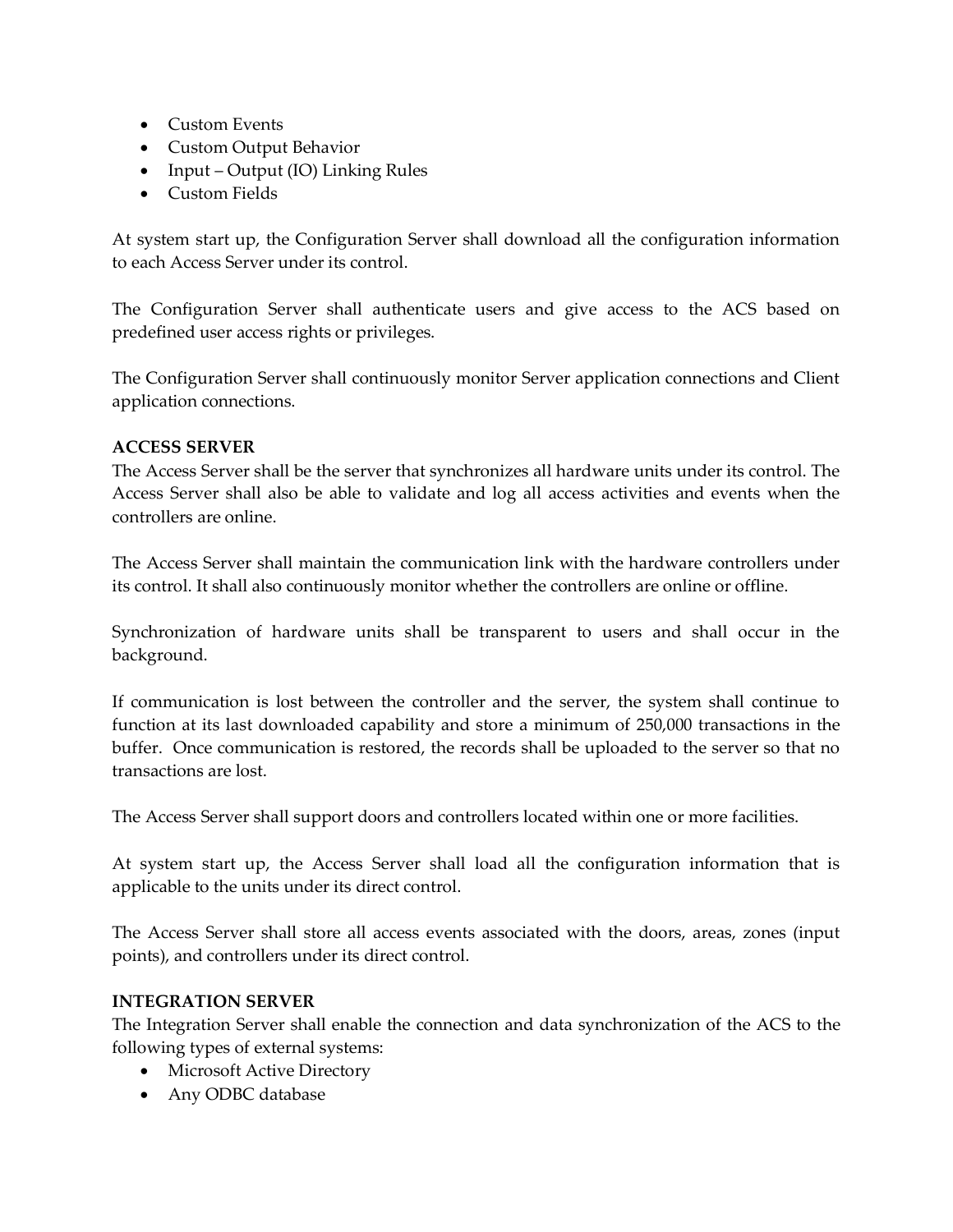### **CLIENT SOFTWARE APPLICATIONS (CSA) OVERVIEW**

The Client Software Applications (CSA) shall provide the user interface for ACS configuration and monitoring. The CSA shall consist of the Configuration UI for system configuration and the Surveillance UI for monitoring. The Server Administrator shall be used to configure the server  $database(s)$ . The CSA shall be Windows based and provide an easy-to-use graphical user interface (GUI).

The ACS CSA shall be fully embedded within the USP.

The CSA shall perform functions without interfering with any of the SSM operations (for example, responding to access requests, logging ACS events, etc.).

The CSA shall support multiple forms of IP network connectivity, including LAN, WAN, VPN, and Internet technologies. The CSA shall be able to log into the ACS from a remote site.

All applications shall provide an authentication mechanism, which verifies the validity of the user. As such, the administrator (who has all rights and privileges) can define specific access rights and privileges for each user in the system.

Logging on to a CSA shall be done either through locally stored ACS user accounts and passwords or using the operators Windows credentials when Active Directory integration is enabled.

#### **CONFIGURATION USER INTERFACE (UI)**

The ACS Configuration UI application shall be the same Configuration UI application for the USP.

The Configuration UI application shall allow the administrator or users with appropriate privileges to change the system configuration.

The Configuration UI shall provide decentralized configuration and administration of the entire access control system from anywhere on the IP network.

The Configuration UI shall allow the system administrator to configure the ACS entities. An entity shall be defined as a system component used to create an access control system.

The user shall easily navigate between this application and the other CSA (if he has access rights) by single point and click functionality.

The Configuration UI shall facilitate the creation of entities through the use of installation wizards. Installation wizards shall guide the user through a step by step installation process.

The Configuration UI shall provide a static reporting interface to: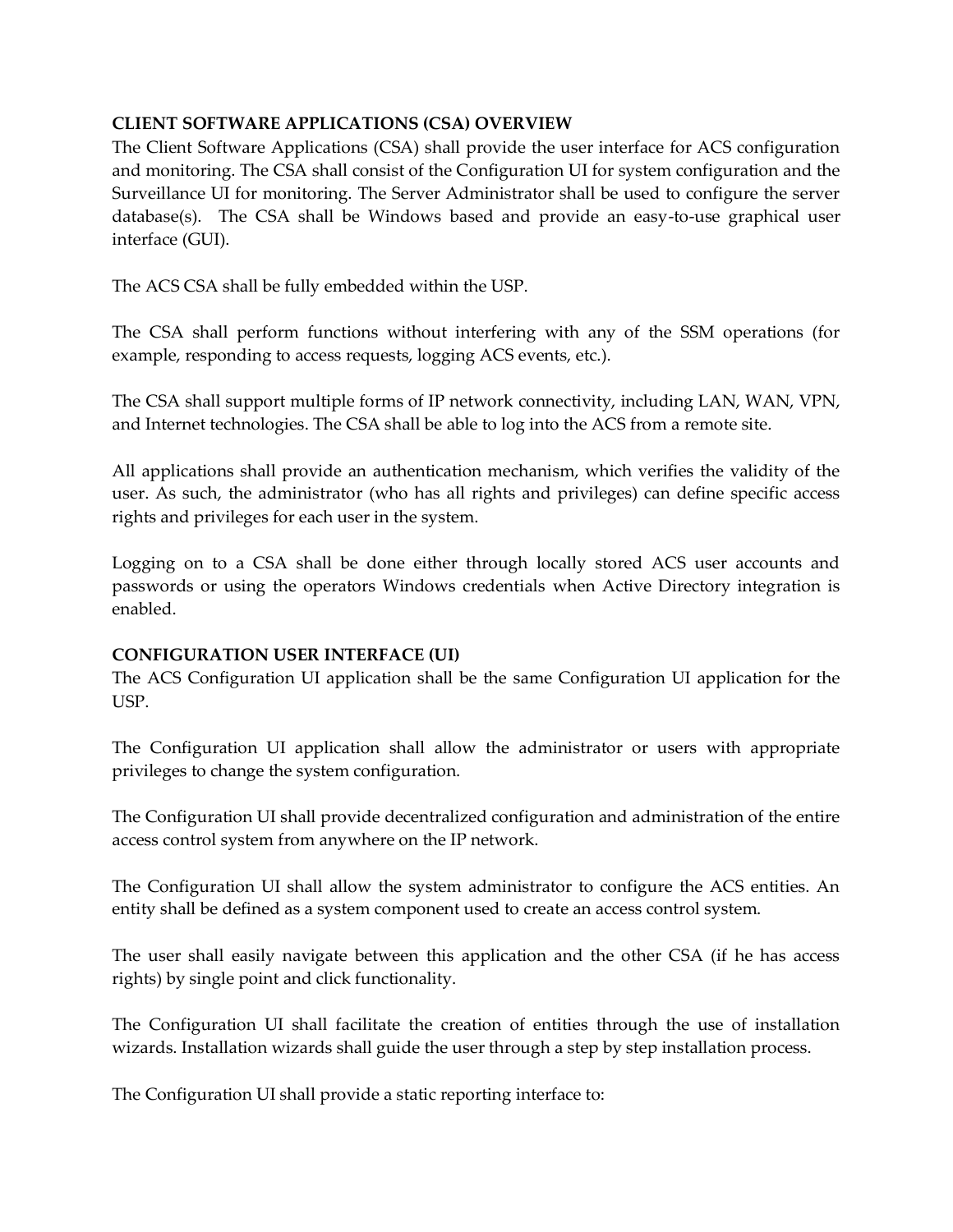- View historical events based on entity activity. This reporting interface shall be in addition to the monitoring and reporting interface provided by the Surveillance UI. The user shall be able to perform actions such as printing a report and troubleshooting a specific access event from the reporting view.
- View audit trails that show a history of user / administrator changes to an entity.

The Configuration UI shall include an integrated import utility.

# **SURVEILLANCE USER INTERFACE (UI)**

The ACS Surveillance UI application shall be the same Surveillance UI application for the USP.

The Surveillance UI shall provide a graphical user interface to control and monitor the ACS.

The Surveillance UI shall be based on and use the latest UI design tools and usability concepts such as:

- Task-oriented approach
- Dynamically adaptive
- Widgets

The Surveillance UI shall provide decentralized monitoring of the entire system from anywhere on the IP network.

The Surveillance UI, part of the USP, shall provide an interface to support the following access control capabilities:

- Monitoring and management of access events and alarms
- Viewing of cardholder picture or badge IDs
- Generation of configuration and activity reports
- Viewing of HTML files including alarm instructions
- Management and execution of hot actions

The Surveillance UI shall be able to monitor the activity of the following entities in real-time:

- Cardholders
- Cardholder groups
- Doors
- Event, alarm, monitoring/tracking

The Surveillance UI shall be customizable to user preferences. The Surveillance UI shall provide several visual cues when the system status has changed. The user shall easily navigate between this application and the other CSA (if he has access rights) by single point and click functionality.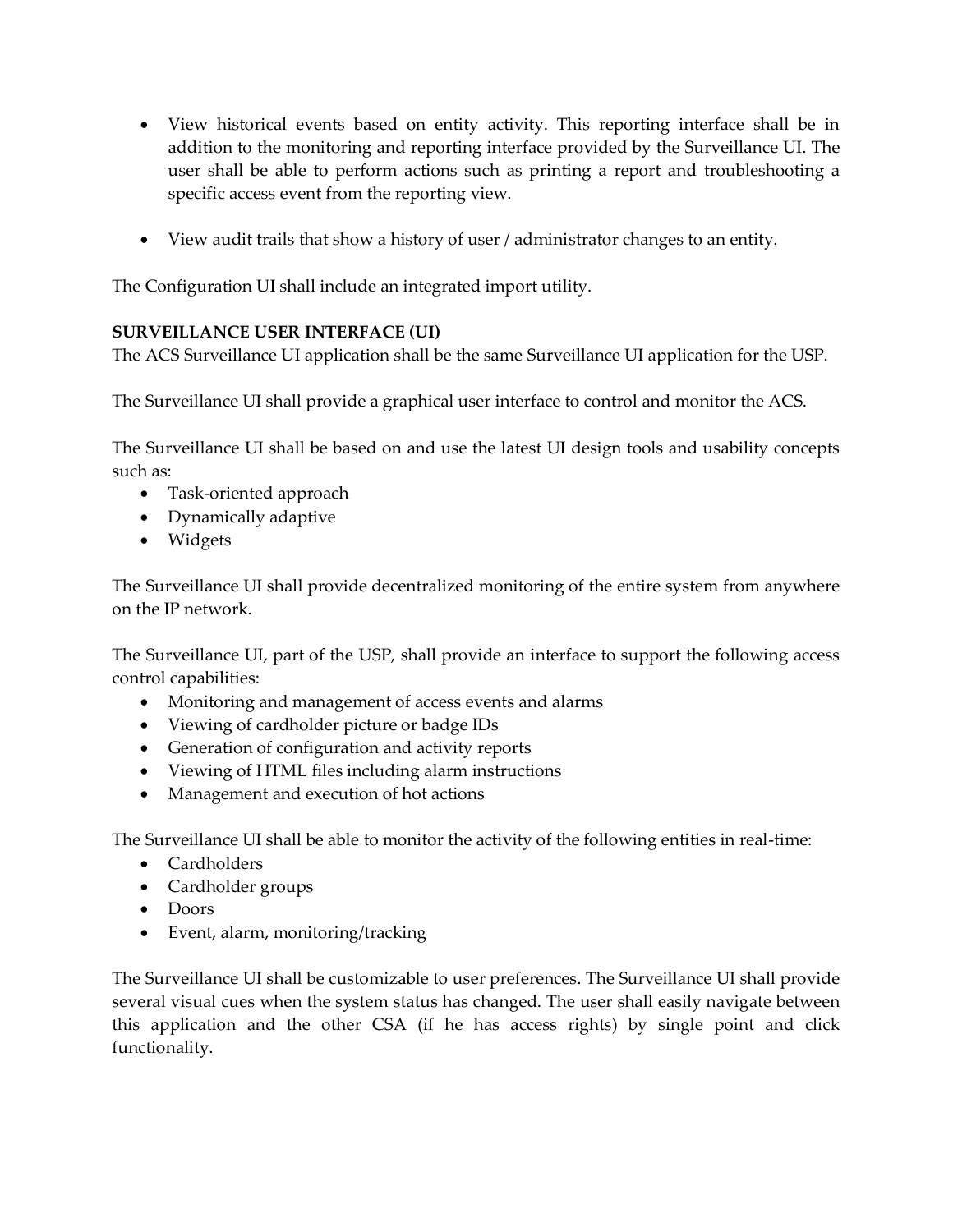The ACS shall permit the user to select multiple entities to monitor from the Surveillance UI by adding the entities one by one to the monitored list. From the monitored list, the user shall be allowed to trigger individual entity tracking and report generation functions. While monitoring an area, the user can also trigger a report to list all cardholders within the area.

### **SERVER ADMINISTRATOR**

The Server Administrator shall be used to configure all the SSM (Configuration Server, Integration Server, Access Server, and Server Monitoring Service), associated licenses, as well as the services available on each local machine. The Server Administrator shall be accessible through a graphical user interface (UI) and shall be installed on all machines that run one or more SSM.

The Server Administrator shall allow the administrator (user) to perform the following functions:

- Configure the databases and database servers.
- Start/Stop a database server.
- Define the client-to-server communications security settings.
- Configure the network communications hardware, including connection addresses and ports.
- Add and configure hardware extensions and discovery options.
- Configure system SMTP settings (mail server and port)
- Configure the Server Monitoring Service automatic email settings.
- Configure event and alarm history storage options.
- Manually back up databases and/or restore the server databases, as well as configure scheduled backups of the databases.

# **HARDWARE COMPATIBILITY LIST (HCL) OVERVIEW**

The ACS shall interface with IP-enabled hardware access controllers, interface modules, and IO modules.

The ACS shall have an open architecture that supports the integration of third party IP-based door controllers. Through these door controllers, the ACS shall interface with industry standard access control readers.

The ACS shall have an open architecture that supports the integration of third party IP-based IO hardware modules. Through IO modules, the ACS shall interface with multiple input points and connect to multiple output relays.

The ACS shall simultaneously support mixed configurations of access control hardware from multiple vendors.

The ACS shall support multiple types of hardware devices:

Single-reader controllers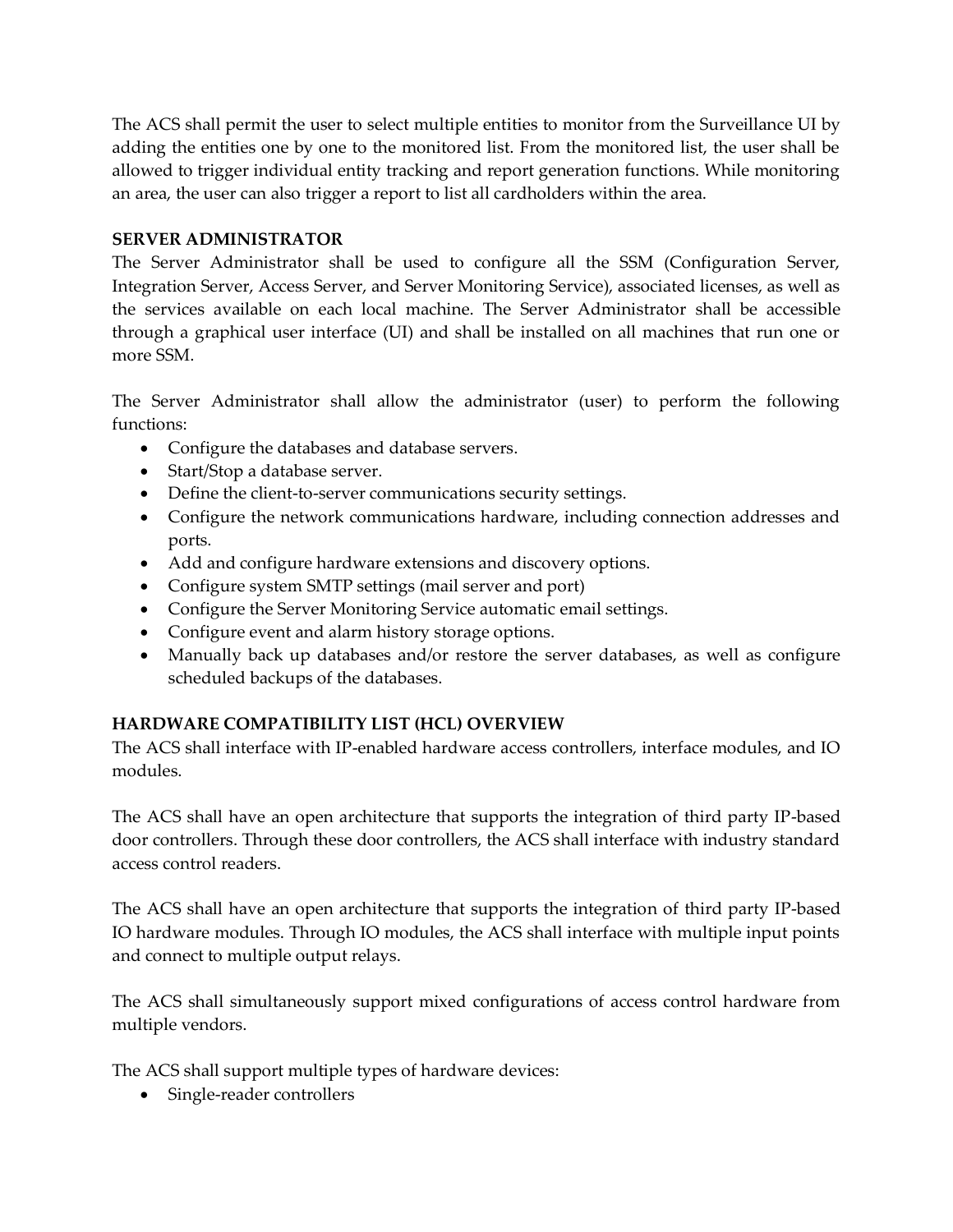- 2-reader controllers
- to 64-reader controllers
- Integrated readers and door controllers
- Power-over-Ethernet (PoE) enabled door controllers
- Wireless Door Controllers
- Keyed Fire Pulls

# **INTEGRATION WITH MICROSOFT ACTIVE DIRECTORY**

The ACS shall support a direct connection to a Microsoft Active Directory server. Active Directory integration shall enable the synchronization of information from the Active Directory server to the USP.

Active Directory integration shall permit the central management of the USP users, user groups, cardholders, and cardholder groups. When enabled, Active Directory shall manage user log on to the USP client applications through the user's Windows credentials. Log on to the USP shall utilize native Active Directory password management and authentication features.

It shall be possible to synchronize the following USP entities and their information from Active Directory to the USP:

- Users (user-name, first and last names, email address, and more)
- User groups (user group name, description, and group email address)
- Cardholders (first and last names, description, email, and more)
- Cardholder groups (cardholder group name, description, and group email address)
- When enabled, the addition, removal, or suspension of a user's account in Active Directory shall result in the creation, modification, or disabling of the equivalent user account in the USP.
- When enabled, the addition, removal, or suspension of a user's account in Active Directory shall result in the creation or disabling of the equivalent cardholder account in the USP.
- System Supported synchronization methods for additions, modification, and disabling of synchronized entities shall include:
- Manual synchronization
- Scheduled synchronization

# **CONTROLLER (UNIT) MANAGEMENT**

The ACS shall support the discovery, configuration, and management of controllers and IO modules (hardware units). A user shall be permitted to add, delete, or modify a controller if he has the appropriate privileges.

The ACS shall support the configuration of units from the Configuration UI.

The ACS shall support remote firmware upgrades, if supported by the hardware. Upgrades shall be executed on edge devices connected to the network.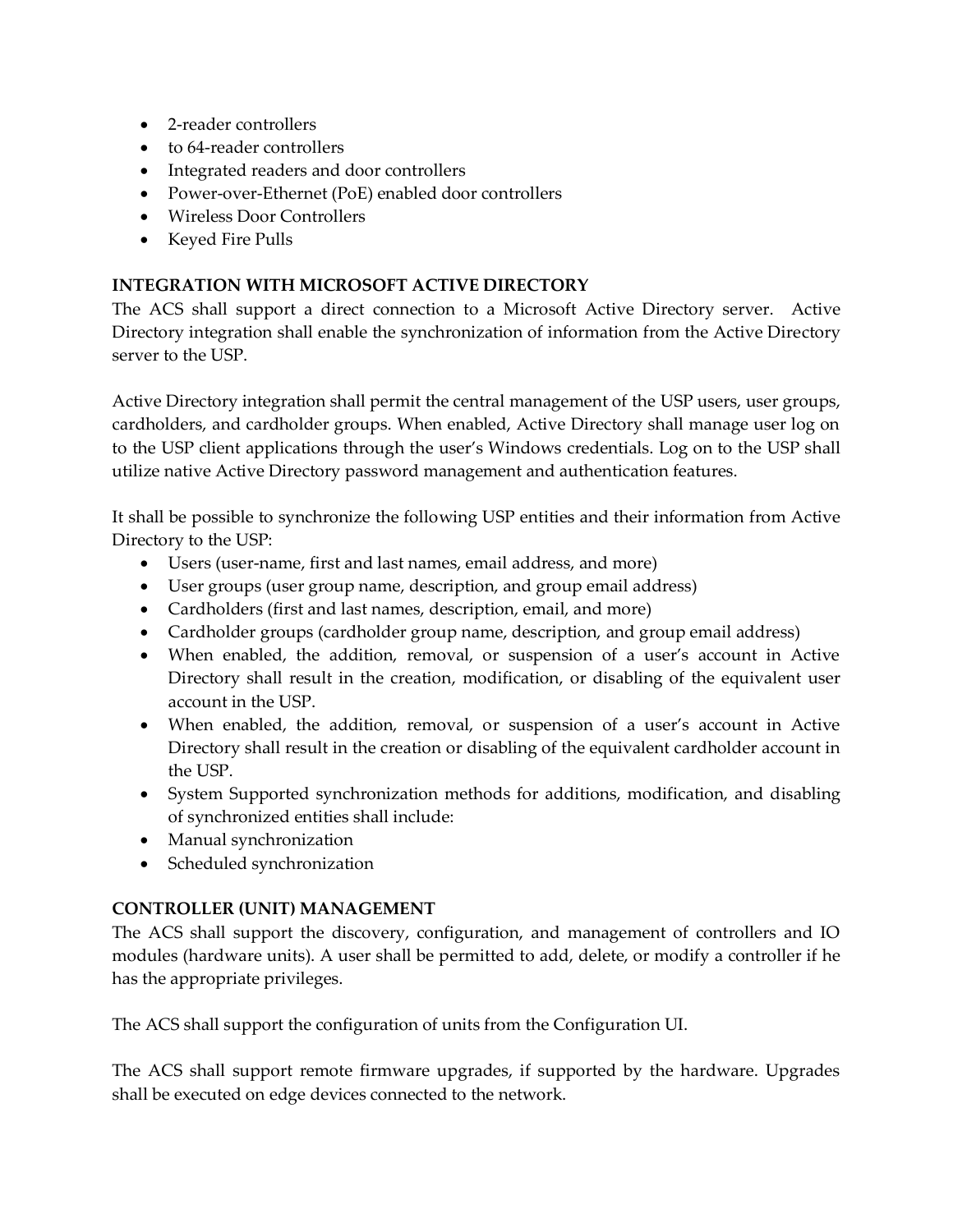The ACS shall support multiple reader types, including card or keypad readers. It shall be possible to define controller settings on a controller-by-controller basis. This shall permit full customization of the access control infrastructure by customizing controller settings based on card and reader specifications.

Inputs detected by the controller or IO modules shall trigger appropriate events in the ACS.

IO module inputs and outputs shall support both user-defined and physical names. It shall be possible to modify user-defined names.

# **Maintenance mode**

The ACS shall support Maintenance Mode operation during controller installation or maintenance.

While in maintenance mode, the ACS shall force a door to be unlocked (lock schedules are overridden).

# **Unit Swap Utility**

The ACS shall support a unit swap utility to swap out an existing controller with a new controller. The unit swap utility shall avoid the reprogramming of the system whenever a unit is replaced. All logs and events from the old unit are maintained.

# **USER AND USER GROUP MANAGEMENT**

The ACS shall support the configuration and management of users and user groups. A user shall be able to add, delete, or modify a user or user group if he has the appropriate privileges.

Common access rights and privileges shared by multiple users shall be defined as User Groups. Individual group members shall inherit the rights and privileges from their parent user groups.

It shall be possible to specify user and user group privileges on a per partition basis.

# **CARDHOLDER AND CARDHOLDER GROUP MANAGEMENT**

The ACS shall support the configuration and management of cardholders and cardholder groups. A user shall be able to add, disable, delete, or modify a cardholder or cardholder group if he has the appropriate privileges.

Custom fields shall be supported for both cardholders and cardholder groups.

It shall be possible to associate a picture to the cardholder's profile. The picture shall be imported from a file or captured with a digital camera.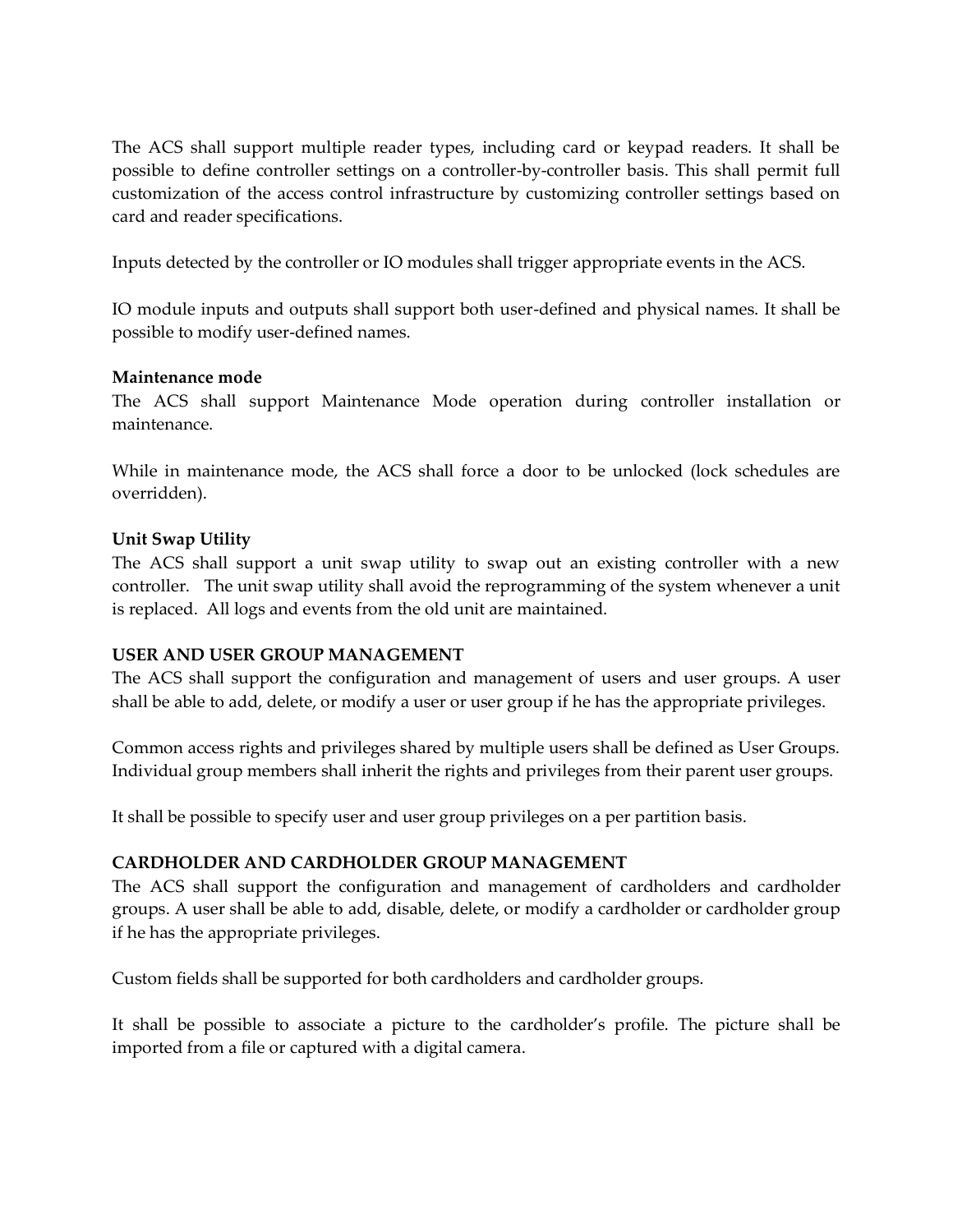It shall be possible to create a cardholder without requiring the immediate assignment of a credential. Credential assignment can occur at a later time.

Cardholder groups shall enable the grouping of cardholders to facilitate mass changes to system settings. It shall be possible to assign cardholder groups to access rules, thus avoiding the assignment of one cardholder at a time.

# **CREDENTIAL MANAGEMENT**

The ACS shall support the configuration and management of credentials, i.e. access cards and keypad PIN numbers. A user shall be able to add, delete, disable, or modify a credential if he has the appropriate privileges.

User shall be able to add Custom Fields (user-defined fields) to credentials. Creating a new credential shall be accomplished either manually or automatically.

Automatic creation shall allow the user to create a credential entity by presenting a credential to a selected reader. The ACS shall read the card data and associate it to the credential entity. It shall be possible to automatically enroll any industry standard card format.

Manual creation shall allow the user to select the type of credential to create and to enter the data manually.

A custom card format feature shall allow the administrator to add additional custom card formats using an intuitive tool within the Configuration UI. The custom card format tool shall be flexible in the following ways:

- Once enrolled, new custom card formats shall appear in the card format lists for manual card enrollment.
- An unrestricted number of additional custom card formats can be added.
- The administrator shall be able to set the following options when defining a new format:
	- o The order in which card fields appear in the user interface or CSA
	- o Whether a field is hidden from, or visible to an operator
	- o Whether a field is read only or modifiable by an operator
- The order and location of a field's data/ Location can be defined on a bit-by-bit basis

The ACS shall permit the creation of one or more credentials in advance, without requiring the assignment of the credential(s) to a cardholder. A credential in this state shall be designated as an "unassigned credential".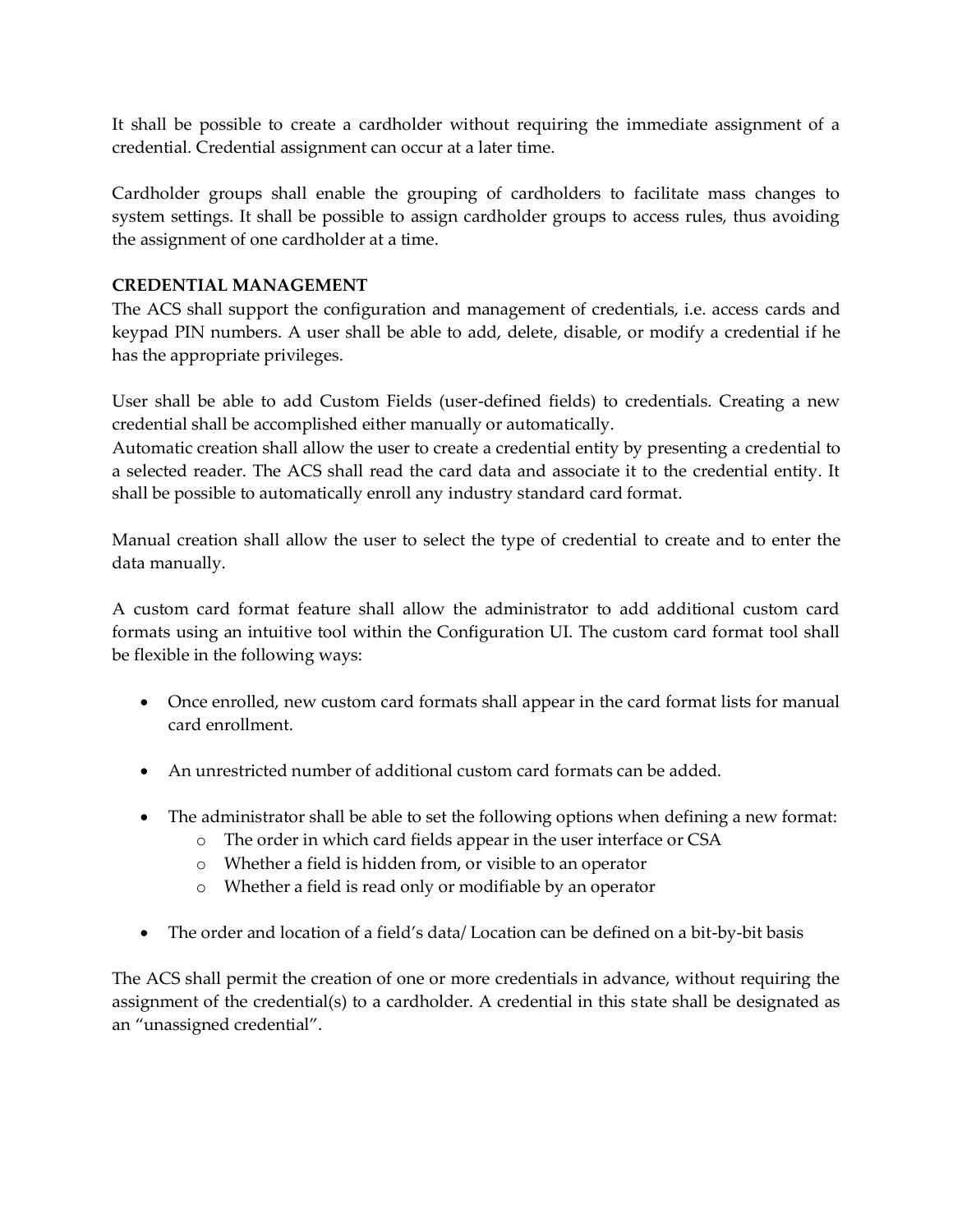The ACS shall support multiple credentials per cardholder, without necessitating duplicate cardholder information. The ACS shall automatically detect and prevent attempts to register an already-registered credential.

The ACS must be capable of scanning a driver's license, PDF417 barcode, magstripe, & EPIC barcode and populating the system.

Batch enrollment of credentials shall be supported.

Although multiple industry standard cards must be supported in the ACS, the only acceptable format for this project is a smart card contactless card, such as MOCA or Mifare.

Lower security formats such as 26-bit Wiegand must be supported in the event the end user wishes to utilize contactless prox technology, other than door access, which has not incorporated smart card technology. In this situation the ACS should be able to interface with third party software through exported event manager csv, html, and other file formats utilizing needed features such as name, card number, groups, etc.

# **BADGE DESIGNER**

The badge designer shall allow the creation of multiple badge templates that define the content and presentation format of a cardholder badge to be printed.

Badge template shall be related to entity type.

Badges production shall be capable of printing to one or more printers located locally or on the network and printing shall occur automatically based on rules defined within the USP.

Badge production shall consist of selecting the credential or entity type, the badge template (when applicable), and clicking print.

Batch printing of cards shall be available.

Badge designer software shall be capable of designing badges for all entity types (card users, employees, contractors, visitors, etc.) within the same location.

The contents of a badge template must include:

- The cardholder's first name
- The cardholder's last name
- The cardholder's picture
- Custom fields
- Bitmap graphics
- The name of the cardholder's credential
- Lines and rectangles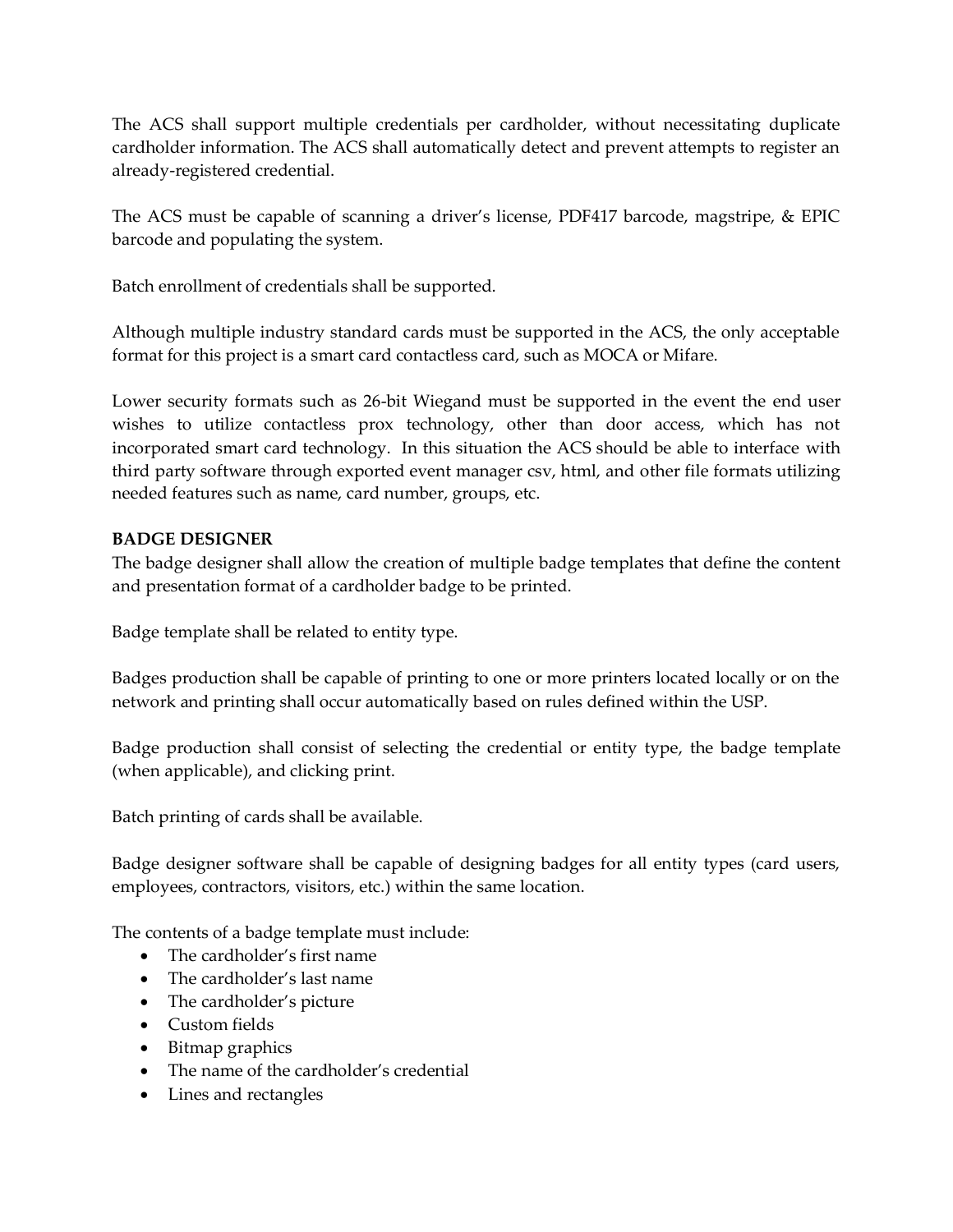- Dynamic text labels linked to custom fields
- Static text labels
- Barcodes (Code 39, Code 128, PDF417, EPIC, QR and others)

Copy and paste of badge template objects shall be available from one design to another.

It shall be possible to set the border thickness, border color, and fill color of badge objects (content).

It shall be possible to set the color of text labels.

It shall be possible to easily reorder the layer levels (bring forward, send to back, etc.)

Settings such as object transparency, text orientation, and auto-sizing of text shall be available or transparent to the user.

Standard portrait and landscape badge formats, custom card sizes and dual-sided badges shall be supported.

A badge template import and export function shall be available to allow the sharing of badge templates between distinct or independent ACS.

Fields must be interchangeable between static and dynamic.

Fields (including custom fields) and information must be automatically pulled from the USP database.

#### **DOOR MANAGEMENT**

The ACS shall support the configuration and management of doors. A user shall be able to add, delete, or modify a door if he has the appropriate privileges.

The ACS shall permit multiple access rules to be associated to a door.

The ACS shall support the following forms of authentication:

- Card Only
- Card or Keypad (PIN)
- Card and Keypad (PIN)

# **AREA MANAGEMENT**

The ACS shall support the configuration and management of areas. A user shall be able to add, delete, or modify an area if he has the appropriate privileges.

The ACS shall support areas within areas (nested areas).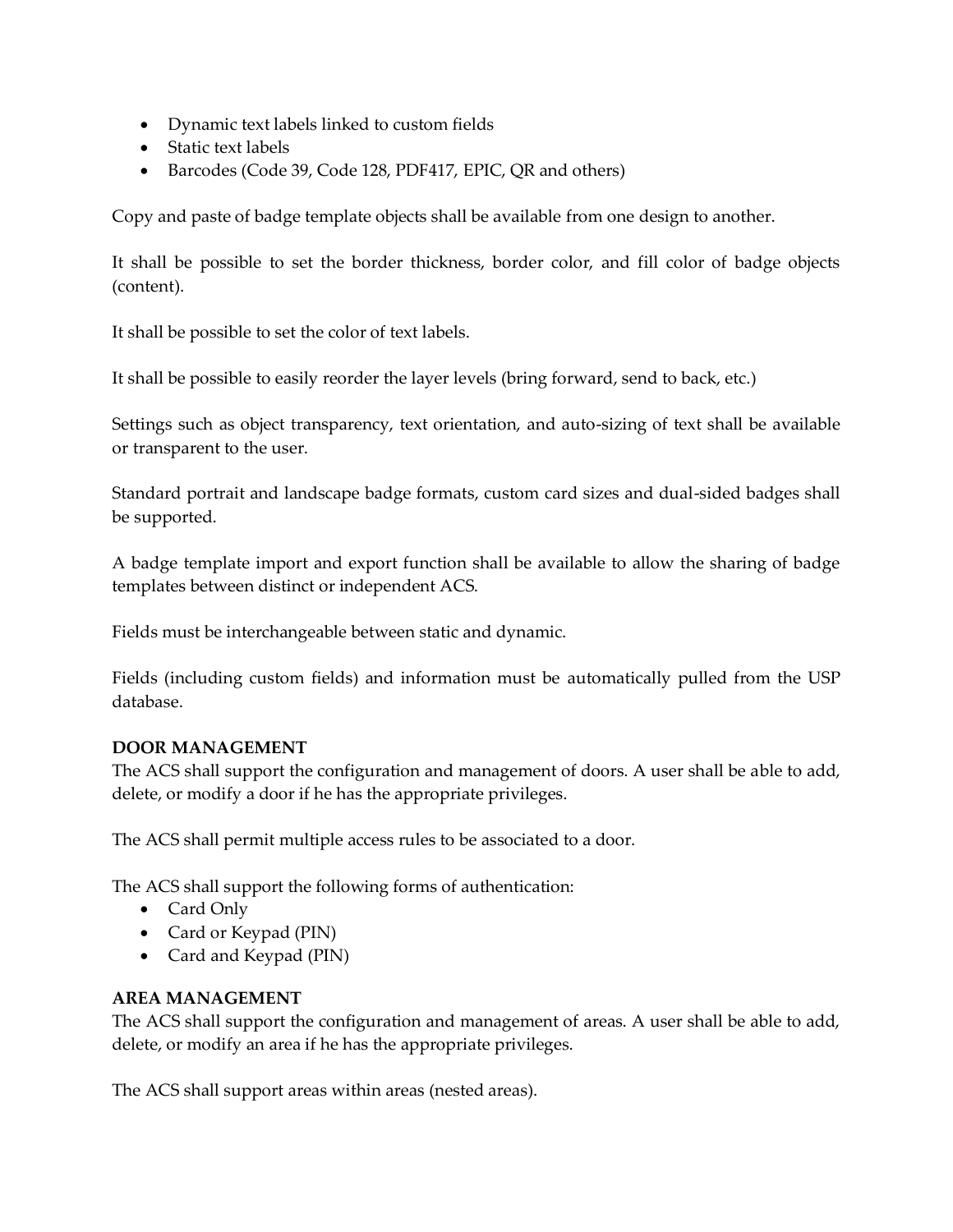The ACS shall permit multiple access rules to be associated to an area. To facilitate the assignment of access rules, the ACS shall support associating rules to areas in lieu of doors. All perimeter doors shall then inherit the access rules assigned to the area.

The ACS shall have the option to give visitors cards which will work on designated doors at the time of check in. The cards shall not work until a visitor is checked in and assigned the appropriate access areas. When a visitor leaves and checks out, or if a visitor leaves campus with the card and is manually checked out, the card shall be inactive. This process of turning a card on/off shall be automatically controlled through the Visitor Manager CSA.

# **In/Out**

The ACS shall support in/out functionality. When an "out" situation is detected, an associated "out" event shall be triggered in the ACS.

The ACS shall have reporting capability of an "onsite list". In the event of an emergency, the onsite list shall be easily printable or emailed for the purpose of verifying who may still be left inside the building.

The ACS shall track people using the card readers within the building to actively show the last location a person passed through. The ACS shall track visitors who are issued credentials in the same manner.

# **SCHEDULE MANAGEMENT**

The ACS shall support the configuration and management of schedules. A user shall be able to add, delete, or modify a schedule if he has the appropriate privileges.

The ACS shall provide full flexibility and granularity in creating a schedule. Daily schedules shall define a schedule applicable on a daily basis. Weekly schedules shall define specific schedules for each day of the week. The ACS shall support multiple blocks of schedule per day.

It shall be possible to associate schedules to the following entities:

- Access rules
- Scheduled tasks
- Alarms
- Events/actions

# **ACCESS RULE MANAGEMENT**

The ACS shall support the configuration and management of access rules. A user shall be able to add, delete, or modify an access rule if he has the appropriate privileges.

An access rule shall be associated to a door side (entry or exit reader) or door (both entry and readers), area. It shall be possible to create and unlimited number of access rules per door, area, or elevator floor.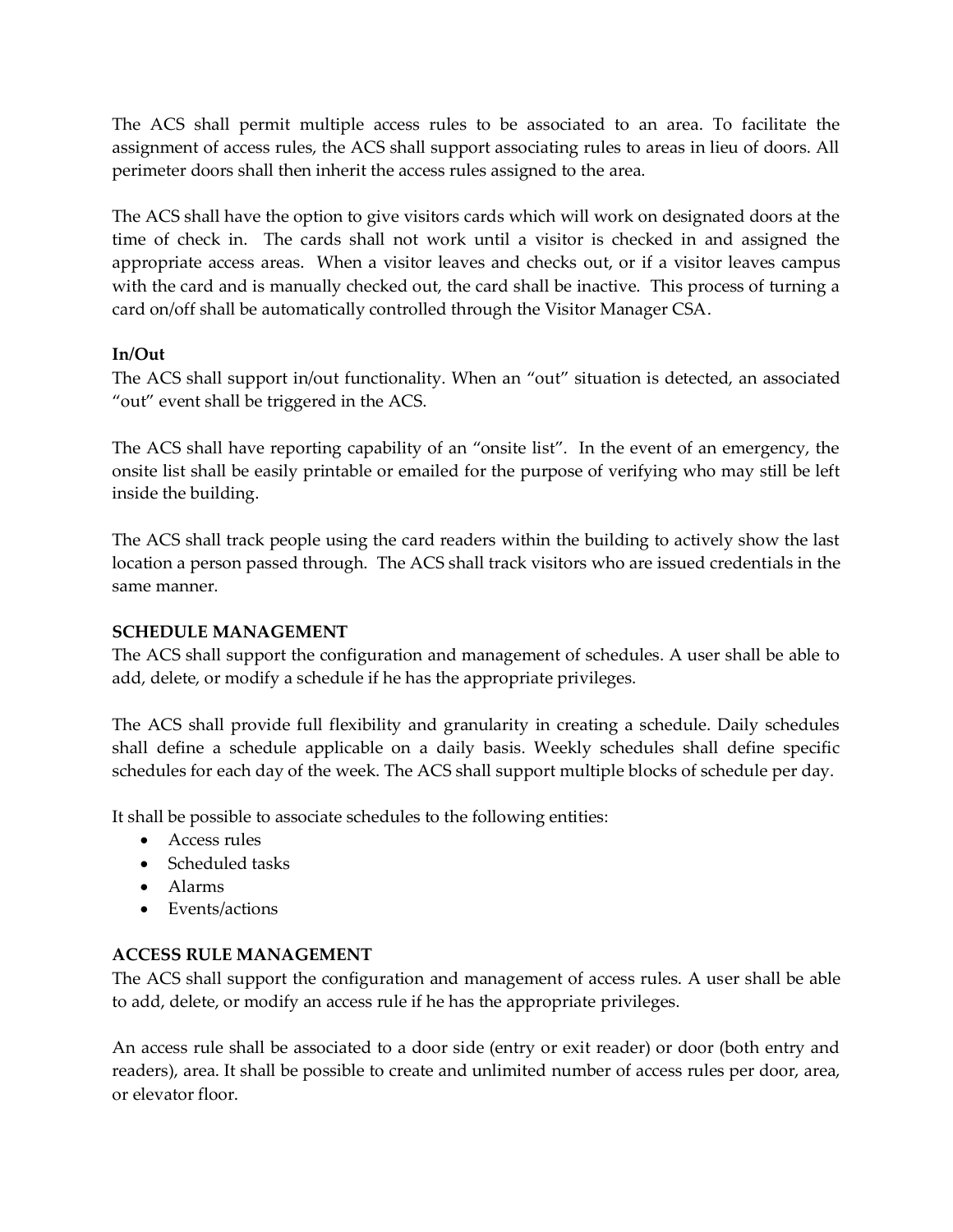Access rules shall determine whether a cardholder or cardholder group shall be granted or denied access based on a schedule. Once an access rule is created, the user shall associate the access rule to a door side, door, area, or floor.

It shall be possible to program an access rule throughout the entire system.

An access rule shall be assignable to multiple door controllers. Separate access rules shall not be required if the same rule applies to several independent controllers.

The ACS shall support the viewing and/or configuration of the following properties for an access rule:

- Access rule name
- Access rule description
- Schedule when the rule is active
- Permissions when rule is active (grant or deny access)
- Cardholders and cardholder groups affected by the rule

# **EVENT/ACTION MANAGEMENT**

The ACS shall support the configuration and management of events. A user shall be able to add, delete, or modify an action to an event if he has the appropriate privileges.

The ACS shall receive all incoming events in the system. The ACS shall take the appropriate actions based on user-define event/action relationships.

The ACS shall be able to view events from multiple video systems.

The ACS shall support IO linking; one or more inputs shall trigger one or more outputs.

The ACS shall receive and log the following events:

- Alarm events
- Application events (clients and servers)
- Area events
- Cardholder events
- Credential events
- Entity about to expire events
- Door events
- Unit events
- User events
- System-wide events
- Hardware tamper events
- The ACS shall allow the creation of custom events.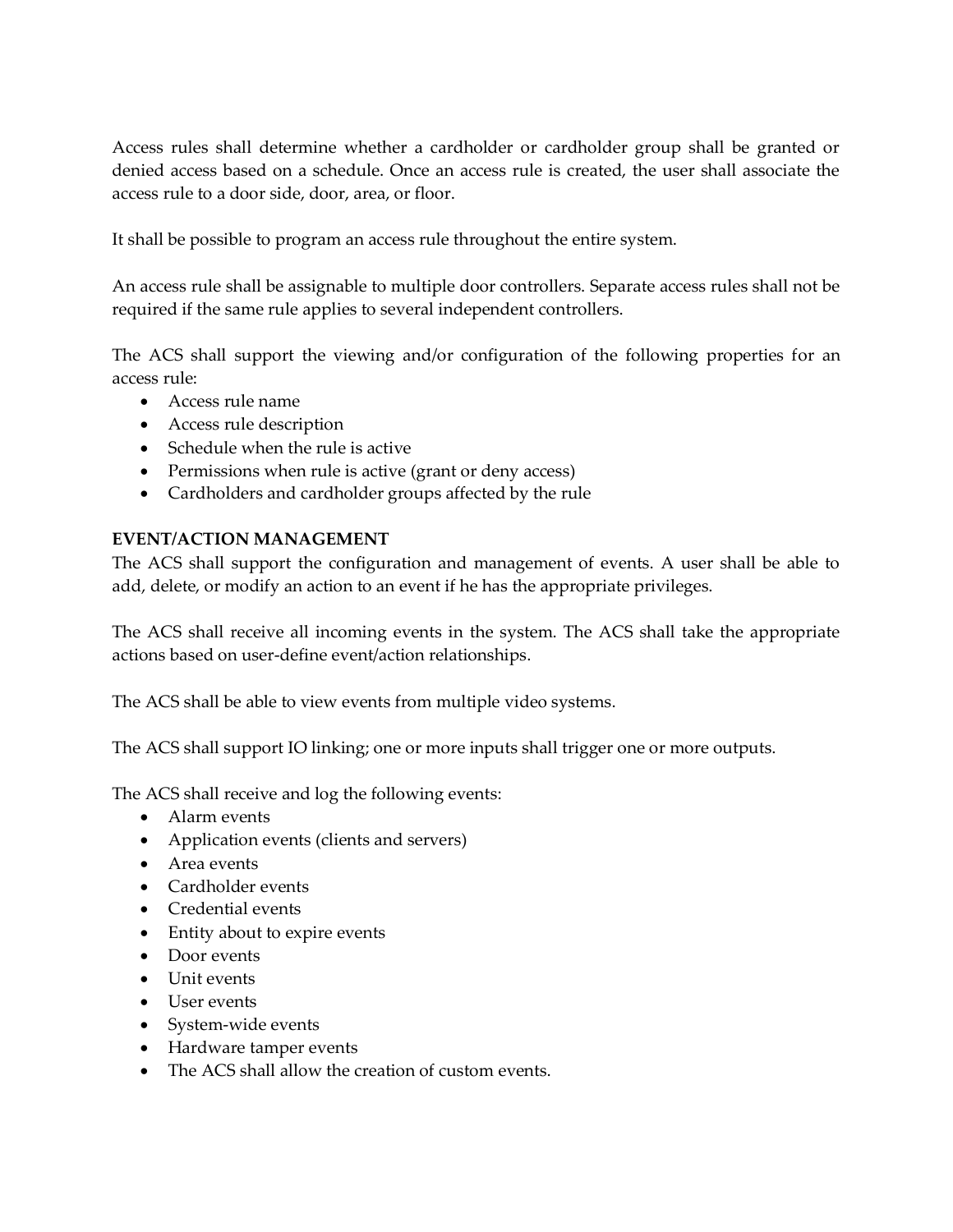The ACS shall have the capability to execute an action in response to an event. Possible actions include, but are not limited to the following:

- Send an email
- Email a report
- Send a message
- Trigger an alarm
- Trigger an output
- Trigger a macro
- Sound or silence a buzzer
- Play a sound

The ACS shall allow a schedule to be associated with an action. The action shall be executed only if it is an appropriate action for the current time period.

# **REPORT GENERATION**

The ACS shall support report generation (database reporting).

The ACS shall support both static and custom reports. Report generation shall not result in any degradation of system performance.

Reports are fully configurable. A user has the option of generating static reports from an existing list, generating reports from a list of user-defined templates, or creating a new report or report template. Each report can be customized to the current context.

The ACS shall support the following types of reports:

- Configuration reports (cardholders, credentials, units, access rules, readers/inputs/outputs, and more)
- Activity reports (Cardholder, visitor, credential, door, unit, area, zone, and more)
- Audit trail reports
- Incident reports
- Time and attendance reports
- Alarm report

The ACS shall support comprehensive data filtering for most reports based on entity type, event type, event timestamp, custom fields, and more.

# **SCHEDULED TASKS**

The ACS shall support scheduled tasks. Scheduled tasks shall be executed on a user-defined schedule at a specific day and time. Recurring or periodic scheduled tasks shall also be supported.

Scheduled tasks shall support standard actions available within the ACS such as sending an email or emailing a report.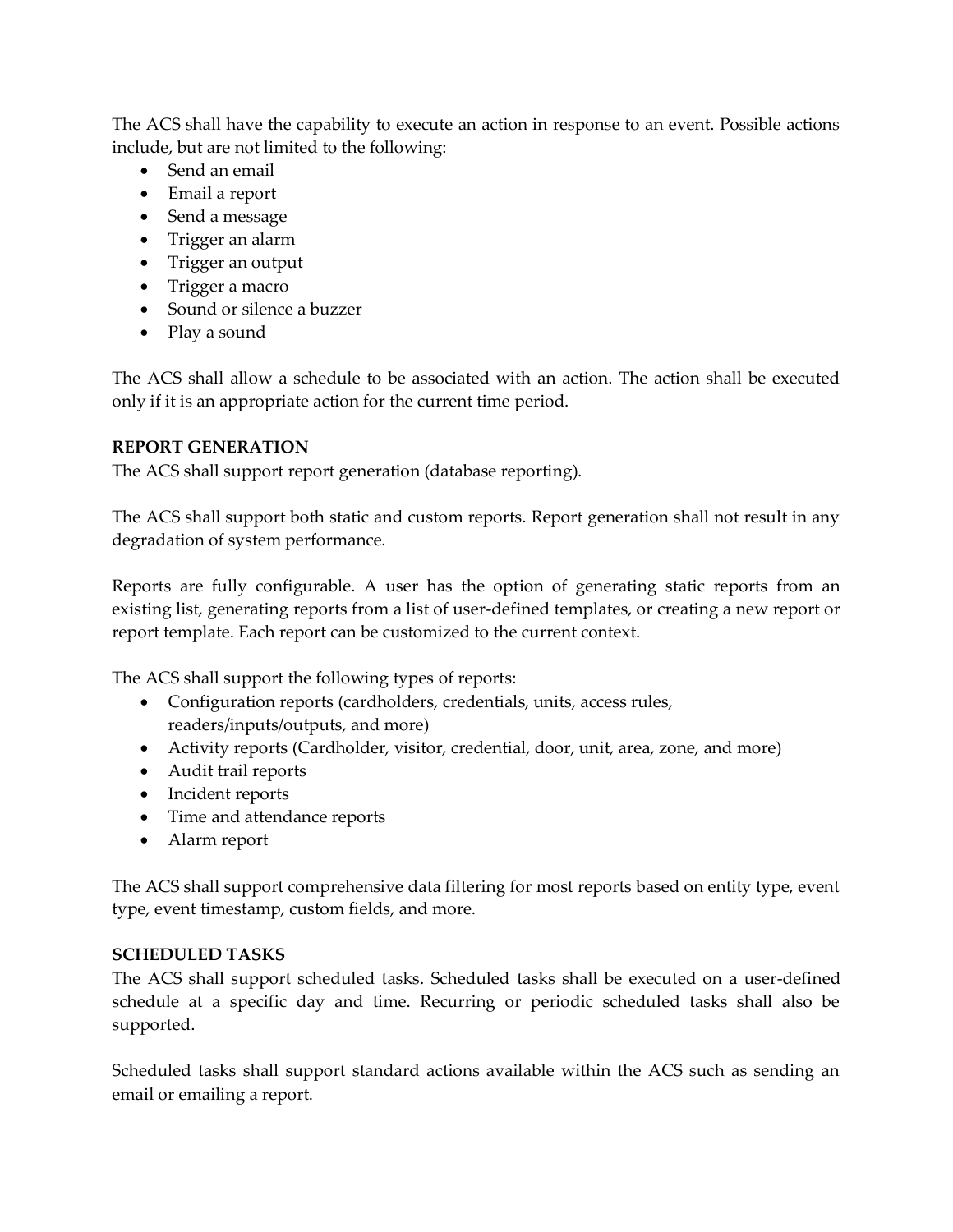#### **CUSTOM FIELDS (USER-DEFINED FIELDS)**

The ACS shall permit the creation of custom fields. Up to 1,000 custom fields shall be supported.

Custom fields shall be supported for the following entities: Cardholders, Cardholder groups, and Credentials.

Supported custom fields include: Text, Integers, Decimal Numbers, Dates, Boolean, and Images (graphics).

User shall be able to define a default value for a custom field.

The creation of new custom field types shall be possible. New custom field types shall be based on the standard custom fields supported. They shall support user-defined values from which an operator must make a selection.

Administrators have the ability to define which users can view and modify specific custom fields. This shall limit the access to custom field data to users with pre-defined privileges. The ACS shall support querying and report generation using custom fields.

Custom fields can be grouped and ordered within these groups as defined by the user.

#### **CARD READERS**

Multi-technology card readers are required. Supported card formats should include MOCA, Schlage, XceedID, MIFARE, HID Proximity protocols, HID iClass, GE/CASI ProxLite, AWID Proximity, LenelProx, etc.

Reader must have

- A read range of up to 4.5" or better
- Environmental protection for indoor or outdoor placement
- Security Key Management
- UL Listing
- Mullion mount available
- Mini-mullion sizes (smaller read range), where approved for install

Readers must be PIV compliant.

#### **GENERAL CODES AND STANDARDS**

All work shall comply with the applicable codes and standards as issued by NEC, ANSI/EIA/TIA, BISCI, IEEE, UL, IFC, NFPA and the Michigan Construction Code.

The complete system as installed shall meet all applicable Fire Codes.